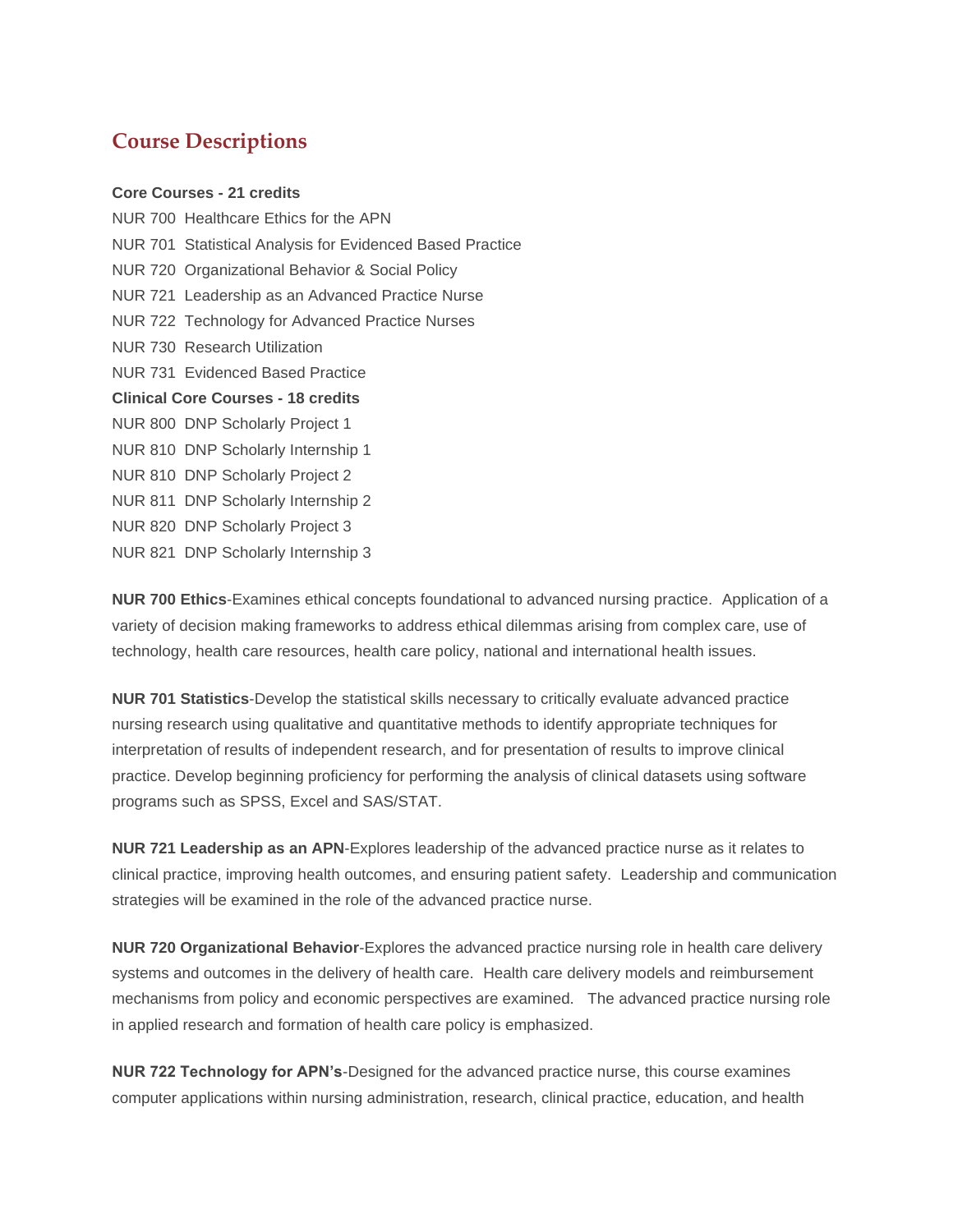care. Critical thinking concerning the social, legal and ethical aspects of computer technology is emphasized.

**NUR 730 Research Utilization**-Builds on prior knowledge of the nursing research process to support practice-based problems, interpretation and analysis of current evidence and literature. The analysis and interpretation of data from qualitative and quantitative research designs will be emphasized. The interrelationship of theory, research and practice will be analyzed.

**NUR 731 Evidenced Based Practice**-Focuses on the review, analysis, synthesis, and application of scientific evidence for advanced practice nursing and health care. The ethical, legal, cultural, and financial implication of evidence based advanced nursing practice is examined. Tools to develop a evidenced based practice project are explored.

**NUR 800 DNP Scholarly Project 1**-This is the first course of three courses developing a evidenced based scholarly project for advanced practice nursing. The student will conceptualize a scholarly research project in an area of advanced practice nursing. Synthesize knowledge and skills learned in previous courses to develop a evidenced based research project that makes a contribution to advanced practice nursing.

**NUR 801 DNP Scholarly Internship 1**-Clinical practice component complementing the didactic of APN Scholarly Project 1 that requires 135 clinical hours. This course integrates previous knowledge and skills as an advanced practice nurse and focuses on the development of the scholarly project question. The experience provides additional opportunities for clinical practice and expertise development.

**NUR 810 DNP Scholarly Project 2**-This is the second course of three courses in the development of a evidenced based scholarly project for advanced practice nursing. In this course the student will continue with the evidenced based nursing project. The focus is the completion of data collection, analysis and preparation of all components of the project. The student will work closely with an advanced practice nursing faculty in the preparation of the evidenced based research.

**NUR 811 DNP Scholarly Internship 2**- Clinical practice component complementing the didactic of APN Scholarly Project 2 that requires 135 clinical hours. Students will continue to refine advanced practice nursing skills and integrate the data collection component of their scholarly project.

**NUR 820 DNP Scholarly Project 3**-Final course of the three courses for the development of the evidenced based scholarly project in advanced practice nursing. The focus is the completion, defense and dissemination of the evidenced based project.